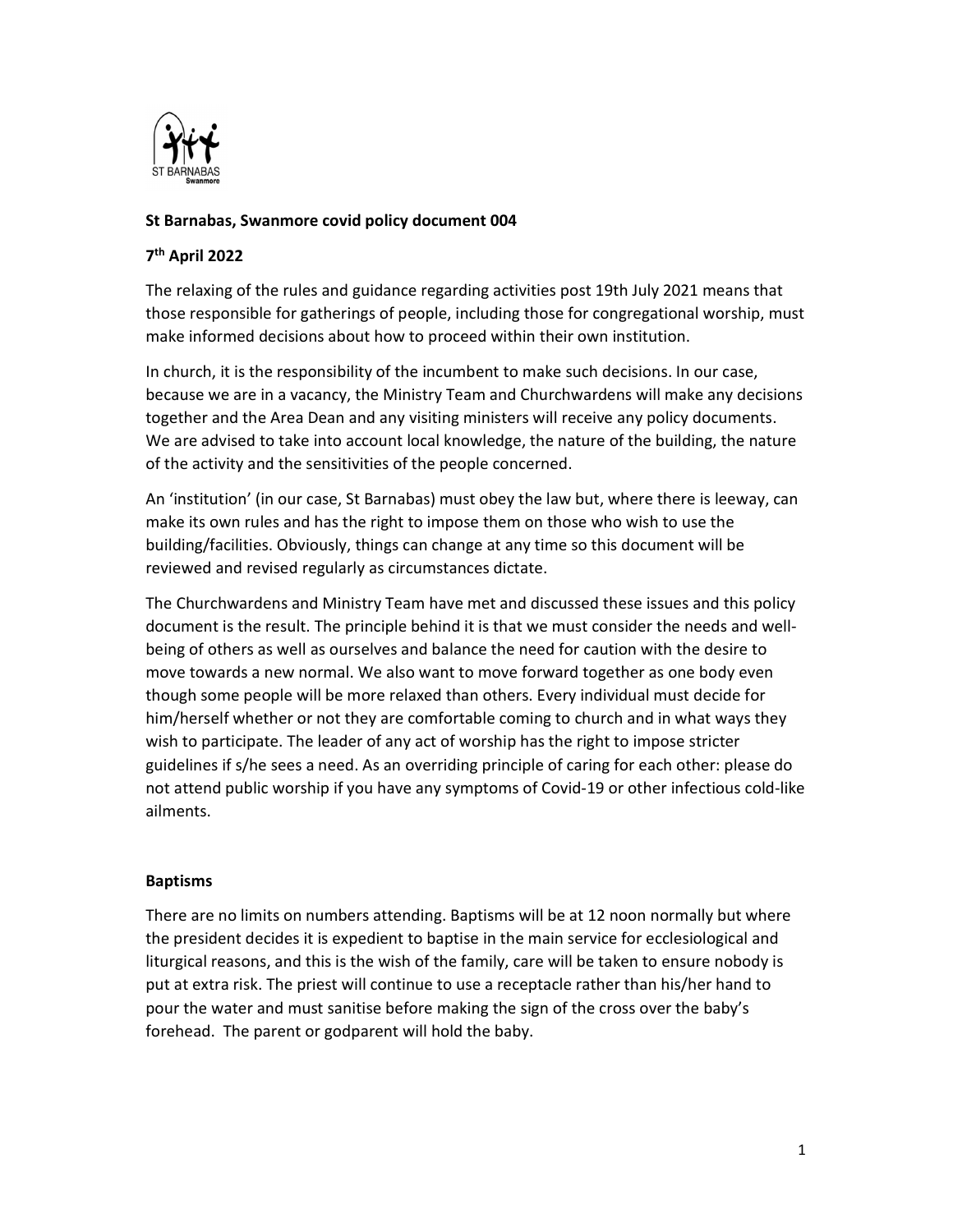### Barnaby's

Barnaby's is open and the team operating safely under their own guidelines.

# Bell ringing

'Bellringing is no longer restricted by social distancing rules, although sensible precautions such as good ventilation and using hand sanitiser, are still recommended. The Central Council of Church Bell Ringers has more information on how to think about this.' From national Church guidance. The Bell Tower Captain will follow appropriate guidance to ensure the safety of the ringers.

# Buildings

In order to keep the church building as well-ventilated as possible, the Link doors will be opened for every service. For services where more than thirty people are expected to attend the chancel door will be opened to allow for increased air circulation. The Paterson Centre windows should always be opened when activities are happening. The advice from our Public Health adviser is that, although churches often do not have windows, they are large, airy buildings.

### Coffee and Refreshments after services

Refreshments will be served as normal.

### Face Coverings

With the ending of Covid-19 restrictions in England on 24<sup>th</sup> February, there is no legal requirement to wear face coverings in the church buildings. Public Health advice remains that face coverings are considered when in crowded and indoor spaces where we come into contact with people we don't normally meet. We therefore request that everyone consider wearing a face covering while moving around the building. The president and those assisting in leading worship will continue to wear face coverings while they are administering the bread and wine. The chaired seating area to the rear and right-hand side of the church will be designated a "masks-on" area, for those that prefer this and to protect our sound and music volunteers who have to conduct their duties in a particular area of the building.

### Funerals

No additional considerations apply.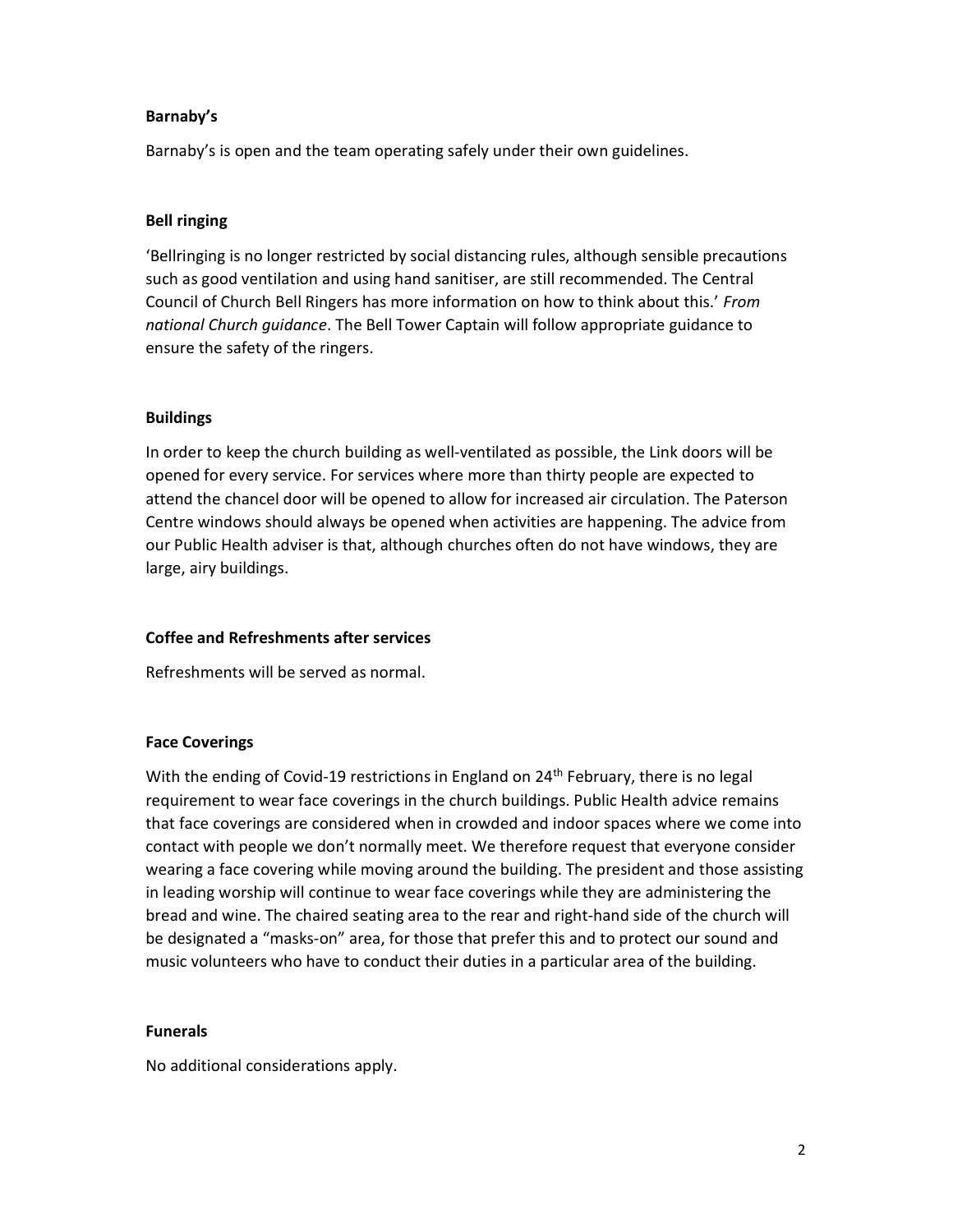### Holy Communion

Rules on serving bread and wine are now open to local interpretation. We have decided that those who wish to continue only receiving bread will indicate to the president when they approach for communion.

Others may receive bread and wine which the president will effect by sweeping the wafer into the wine, being careful not to touch the wine with his/her hands. If s/he does so inadvertently, the wine will not be used.

On no account is any individual to intinct his/her own wafer – as directed by national guidance.

The president may choose to use a second small chalice and receive wine in the normal way him or herself from that chalice but will reserve the larger chalice for intincting.

We will continue to operate the one-way system, starting from the rear of the church and moving forwards as this allows for best flow.

We will continue to share the peace in a non-tactile manner.

# Live-Streaming

In order to provide worship opportunities for those who are vulnerable or anxious about returning to church, we will continue to livestream the 10am service whenever possible.

### Private Prayer

The church continues to be open for private prayer. Sanitising products will be available.

### Safer Welcome

To help enable in-person attendance for those who are more vulnerable, "leave a space" cards will be available for use to help encourage distancing between people. Alternatively a kneeler may be placed on a pew to encourage safer spacing.

### Sanitising products

These will continue to be provided and individuals expected to sanitise their hands on entry to the church buildings and before receiving Communion. The president will continue to sanitise his/her hands at various stages of the Communion service.